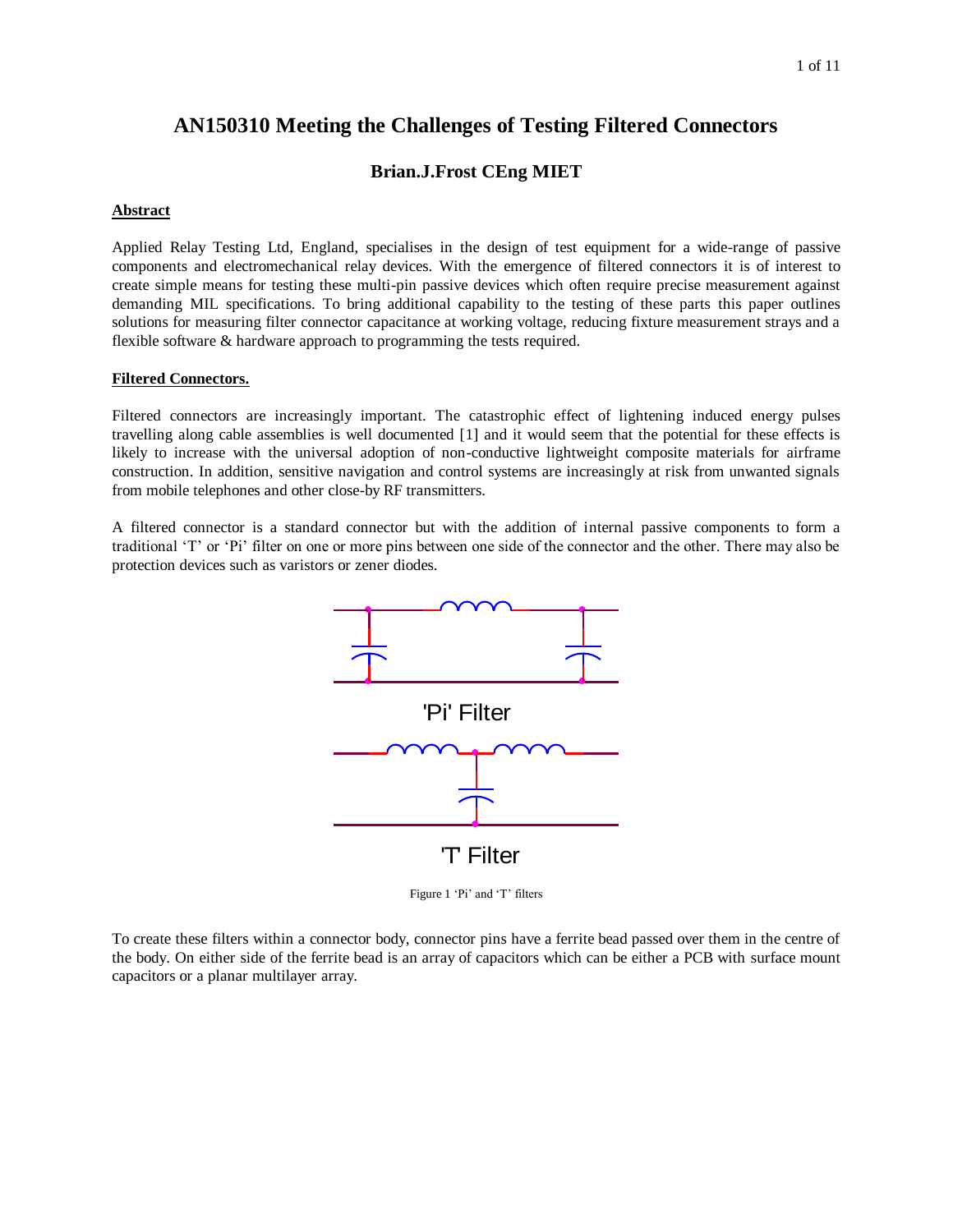

Figure 2 – Planar capacitor arrays.

An example of the physical construction of a filtered connector is shown below.



Figure 3 - Full PI-filter using varistor planar and capacitor planar arrays.

In addition to these L-C filter components there are often additional varistor or diode components which provide transient over-voltage limiting. More recent connectors use varistor planar arrays as well as capacitor arrays [2].

#### **Test Goals when Testing Filtered Connectors**

Testing a filtered connector requires confirming the parametric values of up to hundreds of individual capacitors and / or diodes fitted within the body of a connector and wired in very custom ways to suit the end-user application.

In particular the following goals must be met:

- Accurate measurement of capacitance and dissipation factor unaffected by the test adaptor.
- Measurement of capacitance in the presence of bias voltage.
- Confirmation of working voltage capability pin-shell and between pins.

This paper will look at some of the technical innovations used to meet these goals.

### **Test System Physical and Electrical Architecture.**

Applied Relay Testing has created the Reflex 950 - a tester with an electrical architecture designed for filter connector testing that implements the following:

- Dual polarity DC power supplies 0-2100V
- AC Power Supply 0-1500 Vrms, frequencies from 50Hz to 400Hz
- Wide-range DC and AC current measurement of levels and pulses (e.g. for IR and HIPOT).
- A GPIB bus typically used for an LCR meter
- A capacitance bias unit for testing capacitance at working voltage.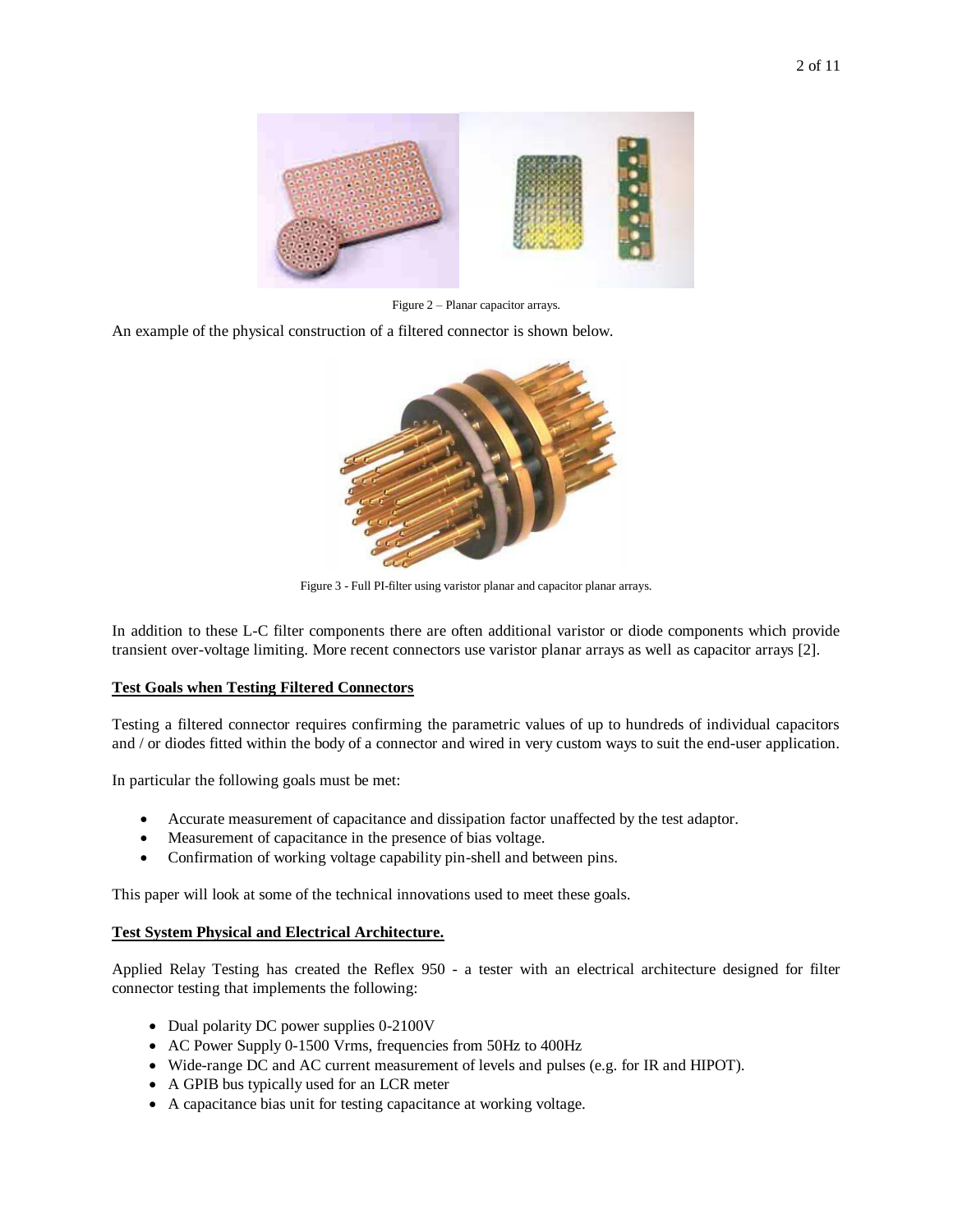

A programmable matrix with 160 Kelvin (4-wire) connections.

Figure 4 – Reflex 950 electrical architecture.

Table 1 shows an abbreviated list of the major test parameters for this architecture.

| <b>Parameter</b>   | <b>Value</b>                         |
|--------------------|--------------------------------------|
| Test voltage       | $+/- 2100V$                          |
| Capacitance        | $1pF - 6uF$ (measured at working     |
|                    | voltage) using chosen LCR meter e.g. |
|                    | Agilent 4263 etc.                    |
| DF                 | $0 - 0.1$                            |
| Resistance         | $0.1$ mR $-1$ MR                     |
| Kelvin connections | 160                                  |

Table 1 – Specification of this electrical architecture.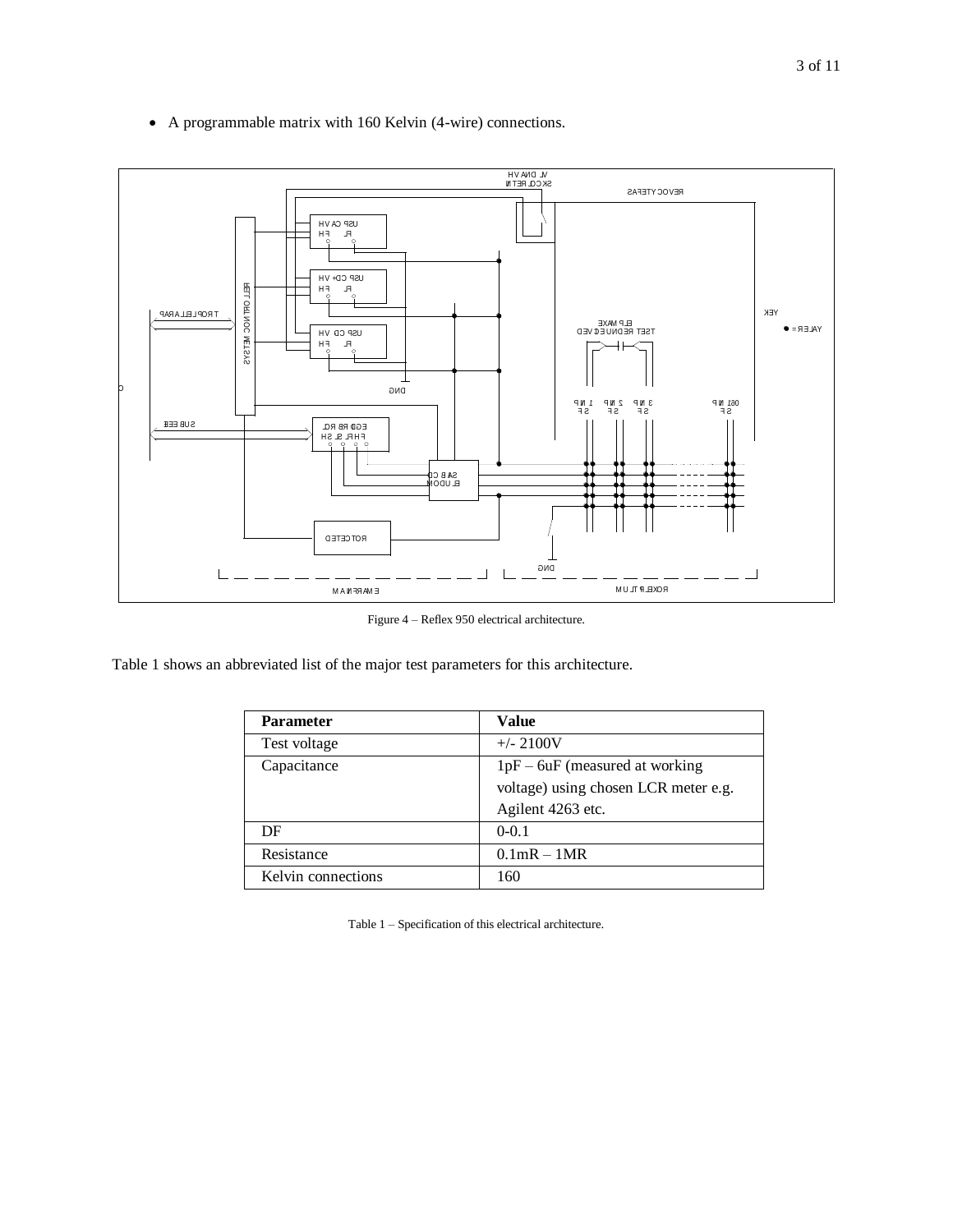

Figure 5 - The Reflex 950 Passive Component Tester.

The figure above shows a typical test system layout consisting of a bench height test station with safety enclosure and a pedestal containing the electronics.

### **Fixturing – The Key to Performance and Flexibility.**

Cable assemblies wired to the DUT inevitably introduce noise pickup, additional leakage currents or capacitative strays which can offset otherwise accurate measurements. The best test method for working with filtered connectors should use a fixture implementation that places the DUT as close as possible to the routing switches as shown in Figure 6.



Figure 6 - Fixturing principles, topographical example.

The principle relies on a "bed-of-nails" – a matrix of spring-loaded test probes which mate with a removable interchangeable test adaptor – a technique proven on the best semiconductor testers for many years. The spring probes are mounted directly on to the switching cards which route to the instrumentation, thus all cable assemblies have been avoided.

The fixture boxes and their electrical connection to the tester are shown in Figures 7 through 10. The metal fixture top plate has a huge useable DUT placement area of around 42 cm by 26 cm whilst the base is made from 4mm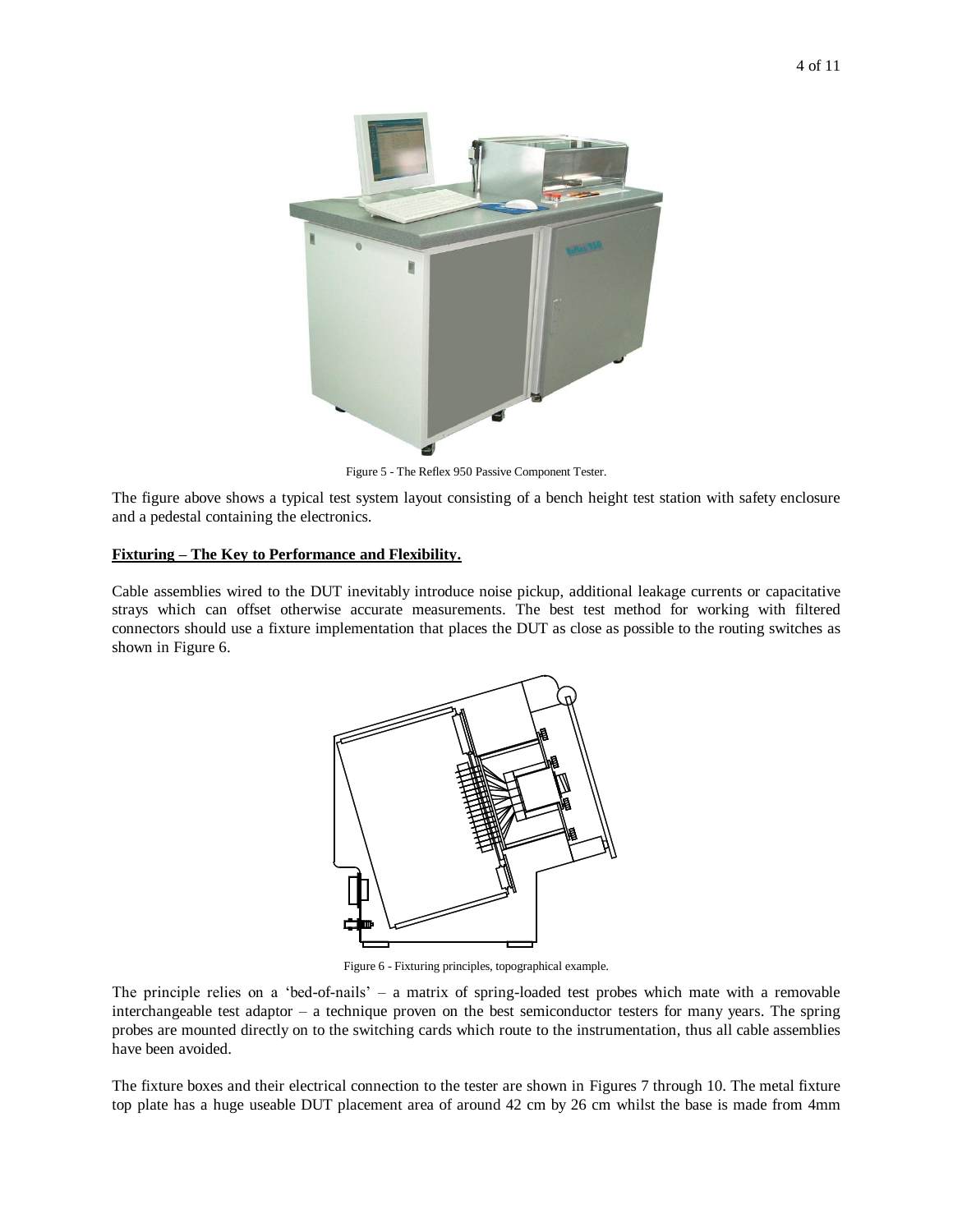FR4 containing gold mating "lands" which connect with the spring probes (Figure 8). This solution not only provides an excellent mapping solution for the custom wiring of various devices through to the tester, but its construction ensures a very low leakage environment coupled with an inherently high breakdown voltage, avoiding the need to employ expensive H.V. connectors. Figure 10 shows the detail of the matrix card pins showing the clean electrical environment that follows from using this technique.



Figure 7 - Fixture adapter for device under test, top view.



Figure 8 - Fixture adapter bottom view shows Kelvin connections



Figure 9 - The "bed of nails" that connect to the fixture adaptors.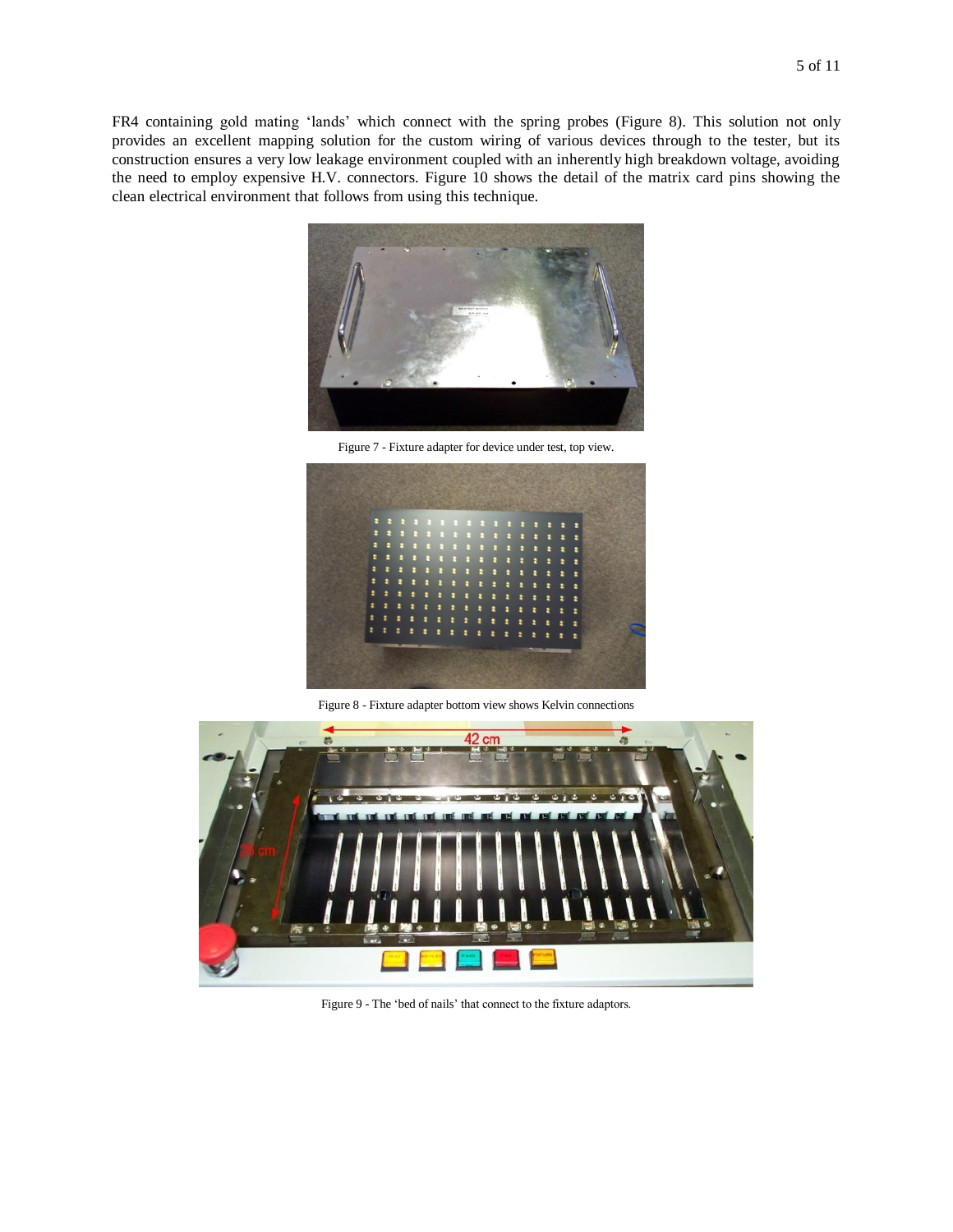

Figure 10 – The matrix card pins mating with the base of the adaptor module.

The typical electrical performance of this mechanical solution is in the region of  $10^{13}$  ohms for a path from device through to the tester – several orders of magnitude greater than the typical  $10^9$ - $10^{10}$  ohm specification usually specified for the device under test.

#### **Programming for Filter Connector Test.**

There are two mains areas of programming when creating a filter connector test programming:

- Creating the electrical test definition (e.g. applied voltage, capacitance test limits etc)
- Defining the connection route(s) from instrumentation to the device.

Solutions have been created that ease both of these tasks as follows.

#### **Creating the Electrical Test Definitions.**

Writing a test program to test filtered connectors should be as simple as possible without requiring formal programming knowledge. A typical test display appears to the Operator as shown in Figure 11. In normal use the Operator can see all relevant information on this single screen without having to navigate away from it. A list of the test steps that comprise the actual test sequence to be performed is displayed as is a "physical" layout of the device under test that shows the connected pins and the current test route, a great insight into the location of any failure that may arise.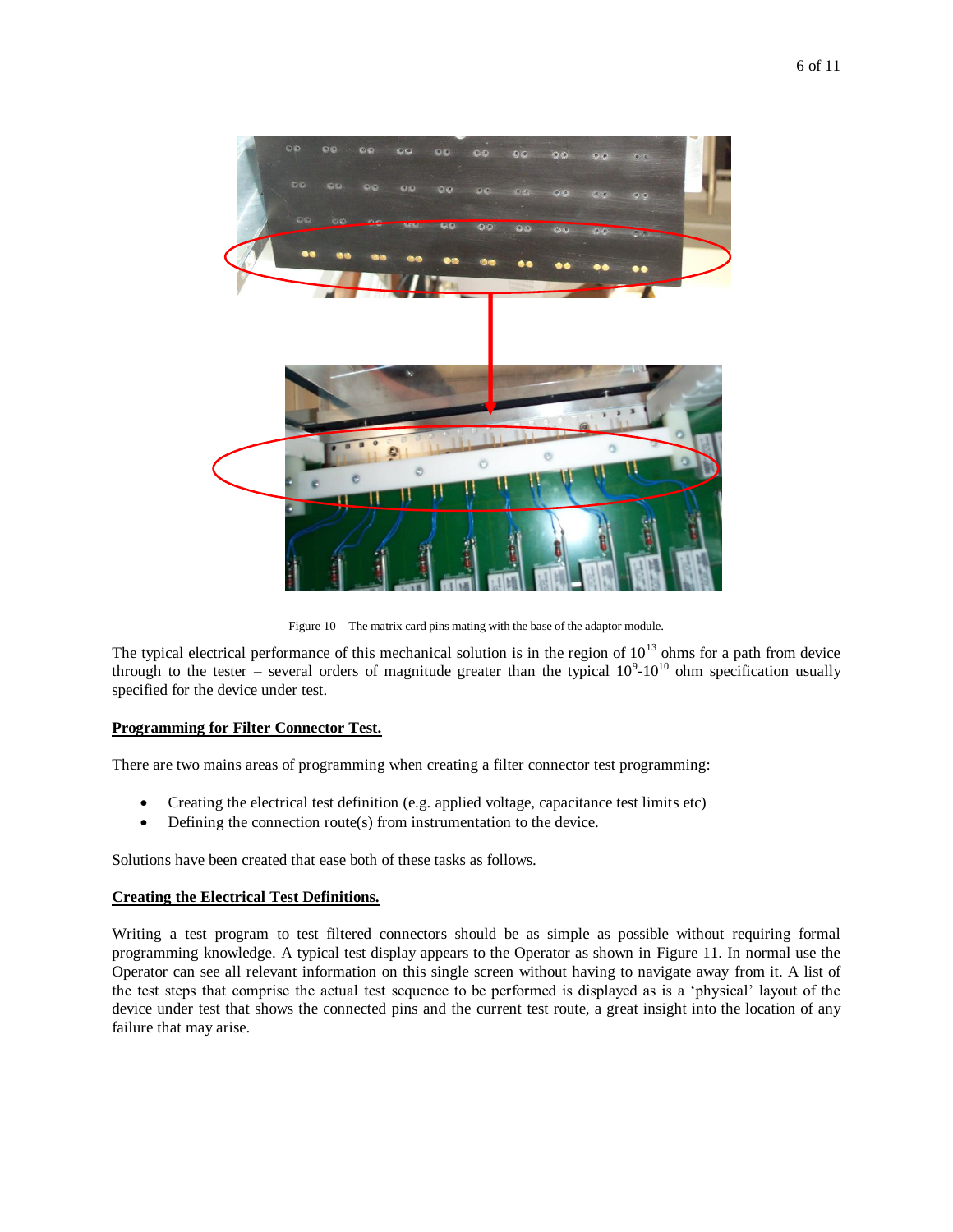

Figure 11 - A typical Operator Screen.

To construct a test program, the Test Engineer chooses from a list of pre-written test types such as HIPOT, IR, Capacitance & DF, Resistance. Each of these test steps is assembled into the required test sequence in whichever order the designer requires. Each test step is able to cover a wide range of electrical parameters and can thus be applied to a wide range of devices.

## **Programming the Connections between Instrumentation and Device.**

The fixture allows customised wiring to map the DUT pins on to it's tester connections but huge flexibility is offered by having each tester connection to the instrumentation fully programmable in software. Choosing this connection is made as intuitive as possible using a powerful pin connection editor shown below in Figure 12.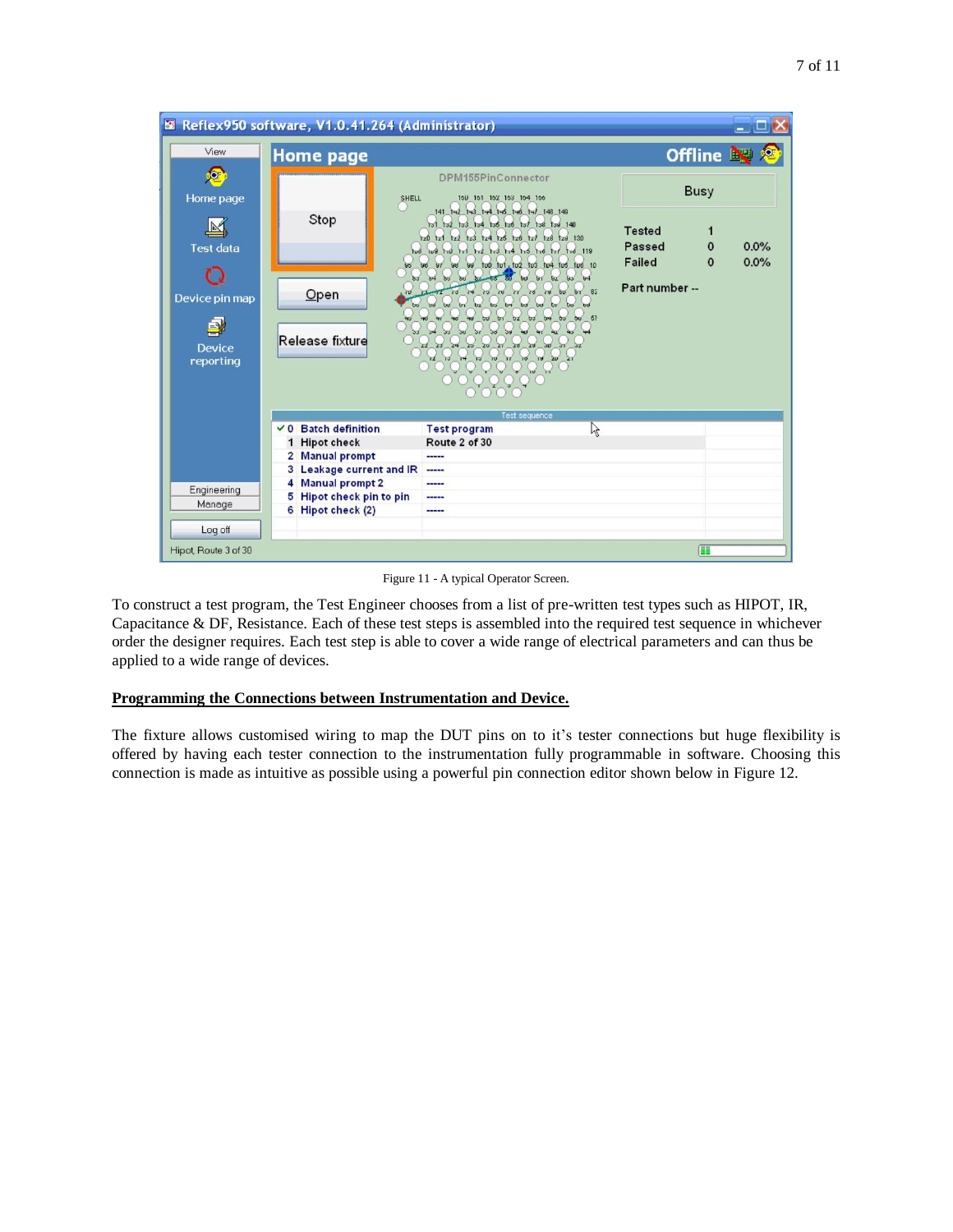| $ \Box$ $\times$<br><b>SE Editing pin conditions: Hipot check</b>                                                                                                                                                                                                                                                                                                                                                                                                                                                                                                                                                                                                                                                                                                                                                                                                                                                                                                                                                                                                                                                                                         |  |
|-----------------------------------------------------------------------------------------------------------------------------------------------------------------------------------------------------------------------------------------------------------------------------------------------------------------------------------------------------------------------------------------------------------------------------------------------------------------------------------------------------------------------------------------------------------------------------------------------------------------------------------------------------------------------------------------------------------------------------------------------------------------------------------------------------------------------------------------------------------------------------------------------------------------------------------------------------------------------------------------------------------------------------------------------------------------------------------------------------------------------------------------------------------|--|
| 1 Routes<br>DPM155PinConnector<br>High<br>Ground<br>Low<br>Ref                                                                                                                                                                                                                                                                                                                                                                                                                                                                                                                                                                                                                                                                                                                                                                                                                                                                                                                                                                                                                                                                                            |  |
| $\overline{c}$<br>$\mathbf{1}$<br>SHELL<br>$-150 - 151$<br>152<br>$^{463}$<br>154<br>755<br>149<br>141<br>A42<br>443<br>$-147$<br>448<br>$-144$<br>146<br>146<br>$A^{31}$<br>(132)<br>$A_1^3A$<br>$-135$<br>A36<br>$-137$<br>$-138$<br>$^{439}$<br>$A^{33}$<br>440<br>120<br>125<br>(127)<br>138<br>129<br>130<br>121<br>123<br>124<br>126<br>122<br>112<br>$^{413}$<br>$\bigcirc$ <sup>108</sup><br>109<br>$^{410}$<br>115<br>116<br>A17<br>118<br>A14<br>$\bigtriangleup$ <sup>19</sup><br>$-111$<br>$^{403}$<br>A05<br>$^{406}$<br>$^{400}$<br>401<br>$^{402}$<br>$^{404}$<br>$^{407}$<br>$\bigcap_{i=1}^{n}$<br>$\bigcirc$ <sup>96</sup><br>$\sim$<br>$\left( \frac{-83}{2} \right)$<br>$-65$<br>$-86$<br>$-87$<br>$-88$<br>69<br>$-92$<br>$^{-93}$<br>84<br>$\bigcirc$ <sup>94</sup><br>$\rightarrow$<br>$\bigcap$<br>(79<br>$\bigcap_{n=1}^{\infty}$<br>-73<br>75<br>-78<br>$^{82}$<br>( 71<br>-72<br>-74<br>78<br>79<br>$\bigcirc$<br>-59<br>$\rightarrow$<br>$-62$<br>$-63$<br>64<br>$-65$<br>-66<br>$\mathcal{B}$<br>$\rightarrow$<br>$\rightarrow$<br>$-61$                                                                                     |  |
| $\sim$<br>$-52$<br>$\frac{-55}{2}$<br>$\frac{-56}{5}$<br>$\rightarrow$<br>$\sim$ <sup>51</sup><br>$-53$<br>$\frac{64}{ }$<br>$\epsilon$ <sup>57</sup><br>$\bigcirc^3$<br>$\rightarrow$<br>$^{34}$<br>$\rightarrow$<br>$\rightarrow$<br>$\sqrt{37}$<br>$\rightarrow$<br>$-40$<br>$-42$<br>$\bigtriangleup^3$<br>$-41$<br>$\bigcap_{i=1}^{4}$<br>$\beta$<br>$\bigcirc^3?$<br>$\binom{22}{1}$<br>$(3^3)$<br>$^{24}$<br>$^{25}$<br>$^{26}$<br>$\frac{28}{2}$<br>$\left( \frac{29}{2} \right)$<br>$\bigcap_{i=1}^{3}$<br>$^{27}$<br>$\bigcirc$ <sup>3</sup><br>$\bigcirc$ <sup>8</sup><br>$\bigcirc^2$<br>$\bigcirc^4$<br>$\bigcirc$ <sup>16</sup><br>$\bigcirc$ <sup>9</sup><br>$\binom{20}{ }$<br>$\bigcirc$ <sup>15</sup><br>$\bigcirc$<br>$^{21}$<br>$Q_1 Q_2 Q_3 Q_4 Q_5 Q_6 Q_7 Q_8 Q_7 Q_8 Q_7 Q_8 Q_7 Q_8 Q_7 Q_8 Q_7 Q_8 Q_7 Q_8 Q_7 Q_8 Q_7 Q_8 Q_7 Q_8 Q_7 Q_8 Q_7 Q_8 Q_7 Q_8 Q_7 Q_8 Q_7 Q_8 Q_7 Q_8 Q_7 Q_8 Q_7 Q_8 Q_7 Q_8 Q_7 Q_8 Q_7 Q_8 Q_7 Q_8 Q_7 Q_8 Q_7 Q_8 Q_7 Q_8 Q_7 Q_8 Q_7 Q_8 Q_7 Q_8 Q_7 Q_8 Q_7 Q_8 Q_7 Q_8 Q_7 Q_8 Q_7 Q_8 Q_7 Q$<br>$\bigcirc$<br>්<br>$\bullet$ $\bullet$ $\circ$ $\circ$<br>$\,$<br>$\left\langle \right $ = |  |
| High<br>ド<br>Others<br>1<br>Clear<br>$\checkmark$                                                                                                                                                                                                                                                                                                                                                                                                                                                                                                                                                                                                                                                                                                                                                                                                                                                                                                                                                                                                                                                                                                         |  |
| $\overline{c}$<br>Low<br>$\circ$<br><b>Others</b><br>Clear<br>$\checkmark$                                                                                                                                                                                                                                                                                                                                                                                                                                                                                                                                                                                                                                                                                                                                                                                                                                                                                                                                                                                                                                                                                |  |
| Ground<br><b>Others</b><br>Clear<br>$\checkmark$                                                                                                                                                                                                                                                                                                                                                                                                                                                                                                                                                                                                                                                                                                                                                                                                                                                                                                                                                                                                                                                                                                          |  |
| Show all routes<br>Generate ranges<br>High to low<br>Scan method<br>$\checkmark$                                                                                                                                                                                                                                                                                                                                                                                                                                                                                                                                                                                                                                                                                                                                                                                                                                                                                                                                                                                                                                                                          |  |
| OK<br><b>Recall last</b><br>Cancel<br>Swop H-L<br>Help<br>Clear all                                                                                                                                                                                                                                                                                                                                                                                                                                                                                                                                                                                                                                                                                                                                                                                                                                                                                                                                                                                                                                                                                       |  |

Figure 12 - The Pin Connection Editor.

The editor displays a pre-loaded visual footprint of the DUT shown annotated with DUT-relative pin names or numbers, thus working with this editor is always in terms of DUT nomenclature, further reducing the possibility of programming mistakes. The editor allows the test engineer to specify which device pins will be connected to the instrumentation bus during the test step. The testing of large numbers of similar components such as pin capacitances is also greatly simplified with each test step having the ability to measure a literally unlimited number of test routes for the same measurement parameters. If the pin editing screen in Figure 12 above were used to program the capacitance test, a measurement would be made between pins 1 and 2 only. Add the definition of two more pins to the 'High' pin list as shown in Figure 14 below and now the single measurement is between 10, 15 and 78 connected together and pin 2 as a common. By further changing the specified means of iterating along the entered routes from "High to Low" to "High Stepped to Low" the existing test will iterate along individual routes (10 to 2, 15 to 2 and 78 to 2) as shown in Figure 13 below. All of these changes have required no change to the test program electrical parameters.

.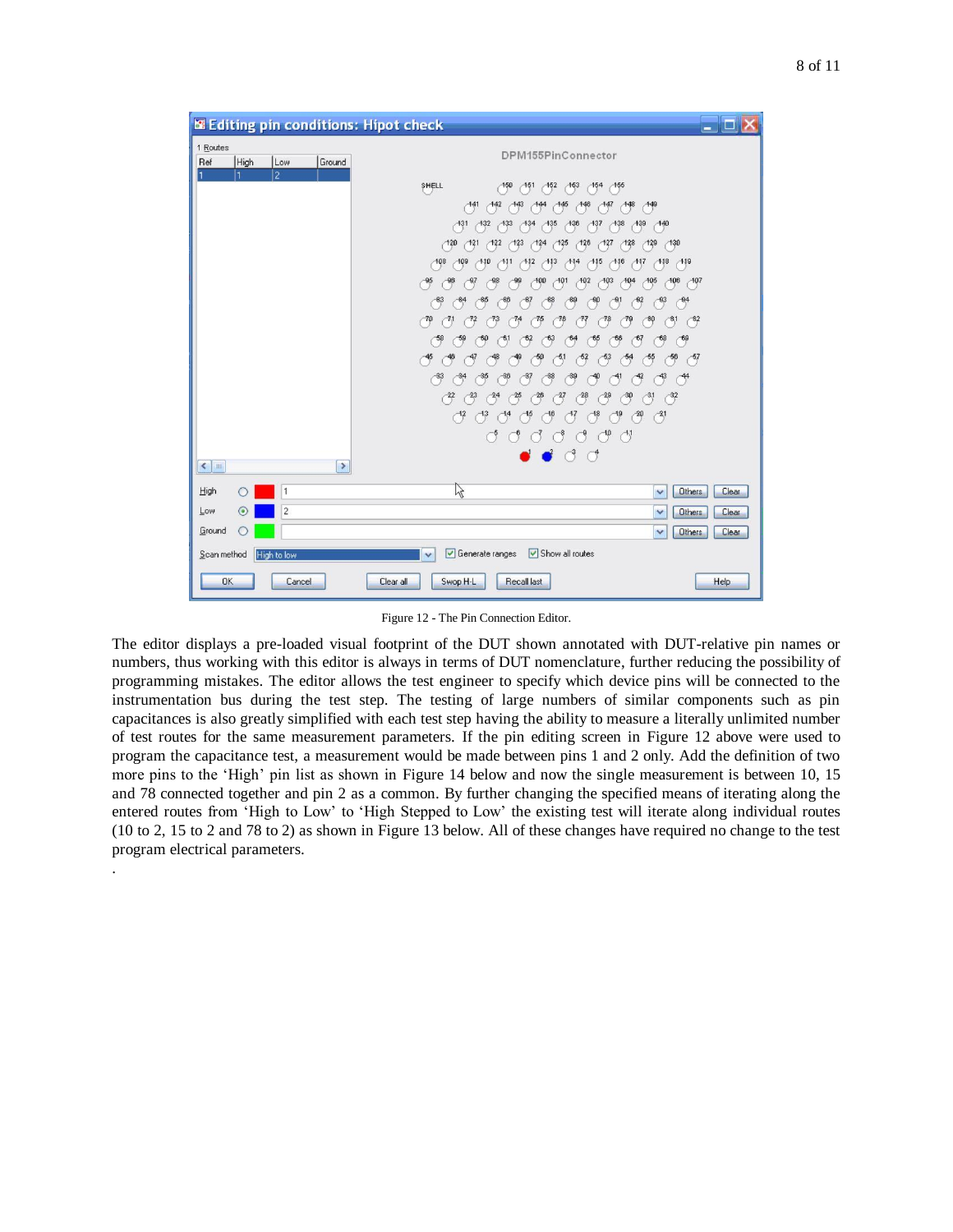| X Editing pin conditions: Hipot check                                                                                                                                              | $ \Box$ $\times$                                                                                                                                                                                                                                                                                                                                                                                                                                                                                                                                                                                                                                                                                                                                                                                                                                                                                                                                                                                                                                                                                                                                                                                                                                                                                                                                                                                                                                                                                                                                                                                                                                                                                                                                                                                                                                                                                                               |
|------------------------------------------------------------------------------------------------------------------------------------------------------------------------------------|--------------------------------------------------------------------------------------------------------------------------------------------------------------------------------------------------------------------------------------------------------------------------------------------------------------------------------------------------------------------------------------------------------------------------------------------------------------------------------------------------------------------------------------------------------------------------------------------------------------------------------------------------------------------------------------------------------------------------------------------------------------------------------------------------------------------------------------------------------------------------------------------------------------------------------------------------------------------------------------------------------------------------------------------------------------------------------------------------------------------------------------------------------------------------------------------------------------------------------------------------------------------------------------------------------------------------------------------------------------------------------------------------------------------------------------------------------------------------------------------------------------------------------------------------------------------------------------------------------------------------------------------------------------------------------------------------------------------------------------------------------------------------------------------------------------------------------------------------------------------------------------------------------------------------------|
| 3 Routes<br>High<br>Ref<br>Low<br>Ground<br>$\overline{c}$<br>10<br>1<br>$\overline{c}$<br>$\overline{\mathbf{c}}$<br>15<br>$\overline{c}$<br>$\overline{3}$<br>78<br>$\mathbb{Z}$ | DPM155PinConnector<br>SHELL<br>A50<br>161<br>$-152$<br>163<br>154<br>155<br>141<br>$-142$<br>143<br>147<br>148<br>149<br>$-144$<br>$-146$<br>$-145$<br>$A^{31}$<br>$+35$<br>$+37$<br>$-138$<br>$-132$<br>A33<br>$+34$<br>436<br>$+38$<br>$-140$<br>(120)<br>(121)<br>125<br>(127)<br>(128)<br>129<br>(130)<br>122<br>123<br>124<br>126<br>$^{408}$<br>(109)<br>$-113$<br>115<br>A16<br>A17<br>A10<br>$^{412}$<br>A14<br>A18<br>A19<br>A11<br>A05<br>(108)<br>$-100$<br>401<br>A02<br>A03<br>A04<br>$\sqrt{95}$<br>$\bigcap_{n=1}^{\infty}$<br>A07<br>$\sqrt{2}$<br>$\rightarrow$<br>-88<br>$^{-83}$<br>-88<br>$-82$<br>$-84$<br>$-85$<br>$-86$<br>$-87$<br>$-69$<br>-90<br>$-9,1$<br>$-93$<br>$-94$<br>$\rightarrow$<br>$\bigcap_{n=1}^{\infty}$<br>70<br>$\bigcap$<br>$-74$<br>$\sqrt{75}$<br>78<br>-79<br>$^{82}$<br>(72<br>$\sqrt{73}$<br>78<br>-77<br>$\bigcirc$<br>69<br>$^{69}$<br>$\bigcap$<br>$^{62}$<br>63<br>64<br>$\bigcirc$<br>66<br>$\binom{67}{ }$<br>$\bigcap_{i=1}^{68}$<br>61<br>$\bigcap_{i=1}^{45}$<br>$\bigtriangleup^4$<br>$\frac{-54}{2}$<br>$\bigtriangleup$<br>$\bigcirc$ <sup>56</sup><br>$\bigcap_{\infty}$<br>$\binom{47}{ }$<br>$\bigtriangleup^4$<br>$\rightarrow$<br>$\bigcirc$<br>$\left( \frac{-52}{2} \right)$<br>$\bigcap_{i=1}^{53}$<br>$\sim$<br>$\bigcap_{i=1}^{38}$<br>$\binom{-33}{1}$<br>$\bigcirc$ <sup>35</sup><br>$^{36}$<br>$\bigcap_{i=1}^{3}$<br>$\epsilon$ <sup>39</sup><br>$\bigcirc^3$<br>$\curvearrowright$<br>$^{-42}$<br>$\bigcap$<br>$\bigcap_{i=1}^{41}$<br>$\bigcap_{\alpha=1}^{\infty}$<br>(32)<br>$\binom{23}{2}$<br>$\binom{24}{ }$<br>$^{28}$<br>(39)<br>$\rightarrow$<br>$\binom{31}{3}$<br>$\binom{-32}{7}$<br>$\rightarrow$<br>$^{26}$<br>$\binom{27}{ }$<br>$\bigcap^4$<br>$\bigcap_{i=1}^{n}$<br>$\bigcap$<br>$\binom{47}{1}$<br>$\bigcirc^{\hspace{-3.1mm}(\mathfrak{g})}$<br>$\bigcap_{i=1}^{n}$<br>$^{20}$<br>$\binom{21}{2}$<br>$\bigcap_{i=1}^{n}$<br>-15 |
| $\left\langle \right $ m<br>$\,$<br>High<br>10.15.78<br>$\odot$<br>Low<br>$\overline{\mathbf{c}}$<br>Ground<br>Scan method<br>High stepped to low<br>OK<br>Cancel                  | $\subset \mathcal{S}$<br>ි <i>්</i> ් ්<br>$\bigcirc$<br>$\bigcirc$<br>$\circ$ $\bullet$ $\circ$<br>$\sigma$<br>Others<br>Clear<br>$\checkmark$<br>Others<br>$\checkmark$<br>Clear<br>Others<br>Clear<br>$\checkmark$<br>Show all routes<br>$\triangledown$ Generate ranges<br>$\checkmark$<br><b>Recall last</b><br>Swop H-L<br>Help<br>Clear all                                                                                                                                                                                                                                                                                                                                                                                                                                                                                                                                                                                                                                                                                                                                                                                                                                                                                                                                                                                                                                                                                                                                                                                                                                                                                                                                                                                                                                                                                                                                                                             |

Figure 13 – Specifying multiple pins tested sequentially.

All test routes are individually compared with the specified test limits and marked as a pass or fail as well as being saved to a database file for later report generation. In addition, certain tests such as capacitance and DF allow a "matching" limit to be specified ensuring that not only do all routes pass for their allowed min and max limits but that all routes are within a allowed difference relative to one another – a further check of quality and consistency. Using this method, any of the Reflex 950 test steps can be applied to any pin or combination of pins that can be imagined. In addition, a ground connection is available permitting one or more pins of the DUT to be held at ground potential during a test if required, for example as a guard against stray leakage currents.

#### **Programming Pin-to-Pin Testing to Ensure no Solder Whiskers.**

The Reflex 950 has a powerful algorithm for testing multiple routes in only a few steps. A "binary-split" iterative technique is used such that by completion of the algorithm, all specified pins have experienced alternate polarities of a high-low connection for example with a high-voltage test to ensure no solder whiskers exist between pins

#### **Measuring Capacitance at Working Voltage.**

It is not often appreciated that some capacitor technologies have a marked capacitance versus voltage characteristic. Ceramic capacitors with high capacitance per unit volume can drop in capacitance by several tens of percent when working voltage is applied [3] [4]. For filtered connectors, capacitance measurement is a key parameter because it is directly related to the filtering ability of the connector. It should be measured precisely, both to ensure the filter quality and to compare actual performance with expected performance, further ensuring that there are no manufacturing defects. Under actual operating conditions a filtered connector device pin will (probably) have an operating voltage upon it - perhaps a supply rail delivering power from a power supply - and will be simultaneously performing a filtering task by means of its exhibited capacitance. As a result, the ideal test for filtered connector manufacturers is to be able to measure the capacitance of the connector pin actually at a nominated DC or AC voltage to confirm operation.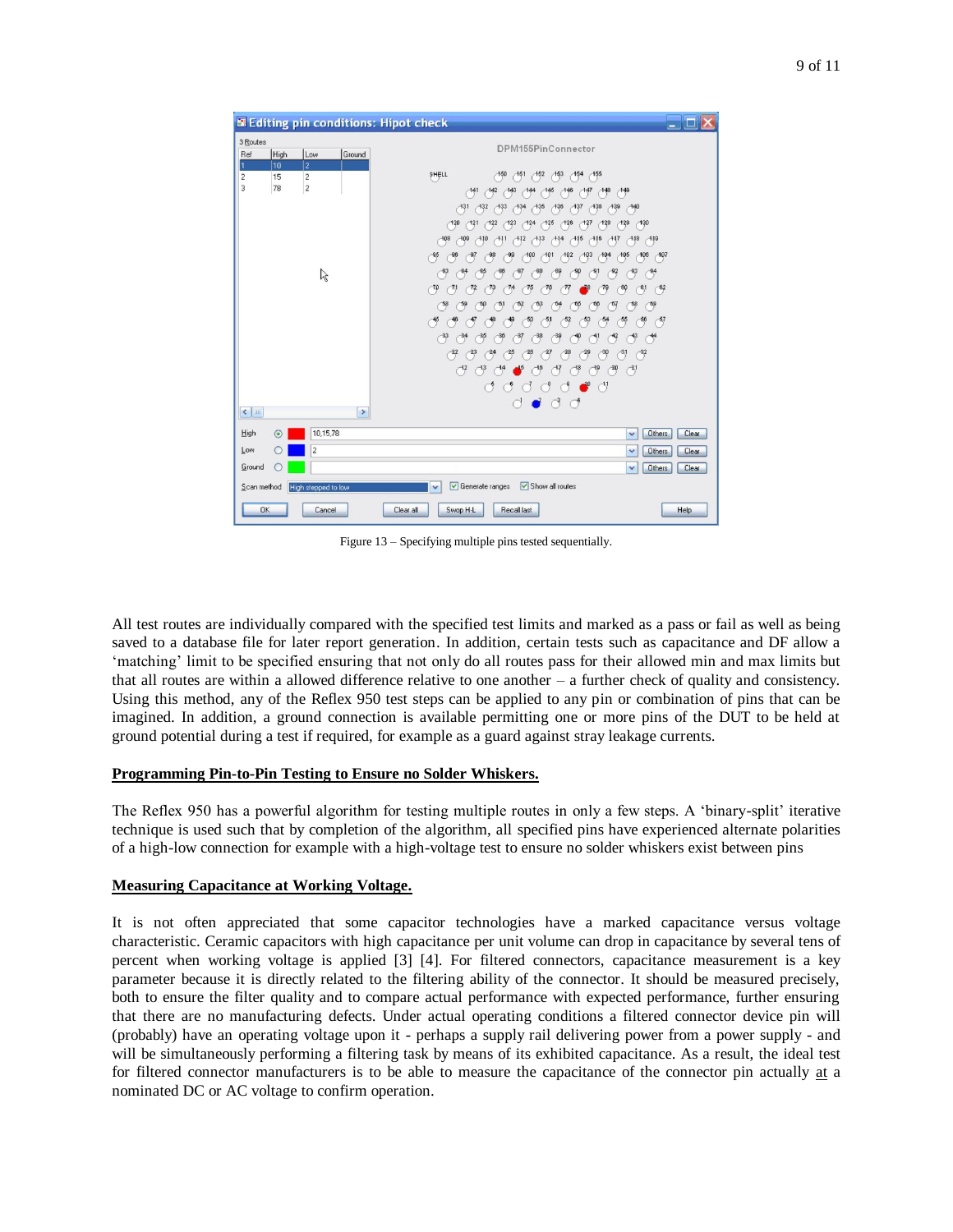

**Typical Cap. Change vs. D.C. Volts** 

Figure 14 - Capacitance versus applied voltage [2].

To measure capacitance at this working voltage is rather difficult using only a commercial LCR meter since such meters are limited to a few tens of volts of built-in "bias voltage". To circumvent this limitation the Reflex 950 includes a novel bias unit which conditions the device connections of a commercial LCR meter such that the device measurement is combined with up to +/-2kV of AC or DC bias voltage, permitting full capacitance and dissipation factor measurements to be made at any desired bias or polarising voltage. Figure 15 shows the block diagram of this technique.



Figure 15 – Electrical architecture of capacitance bias unit.